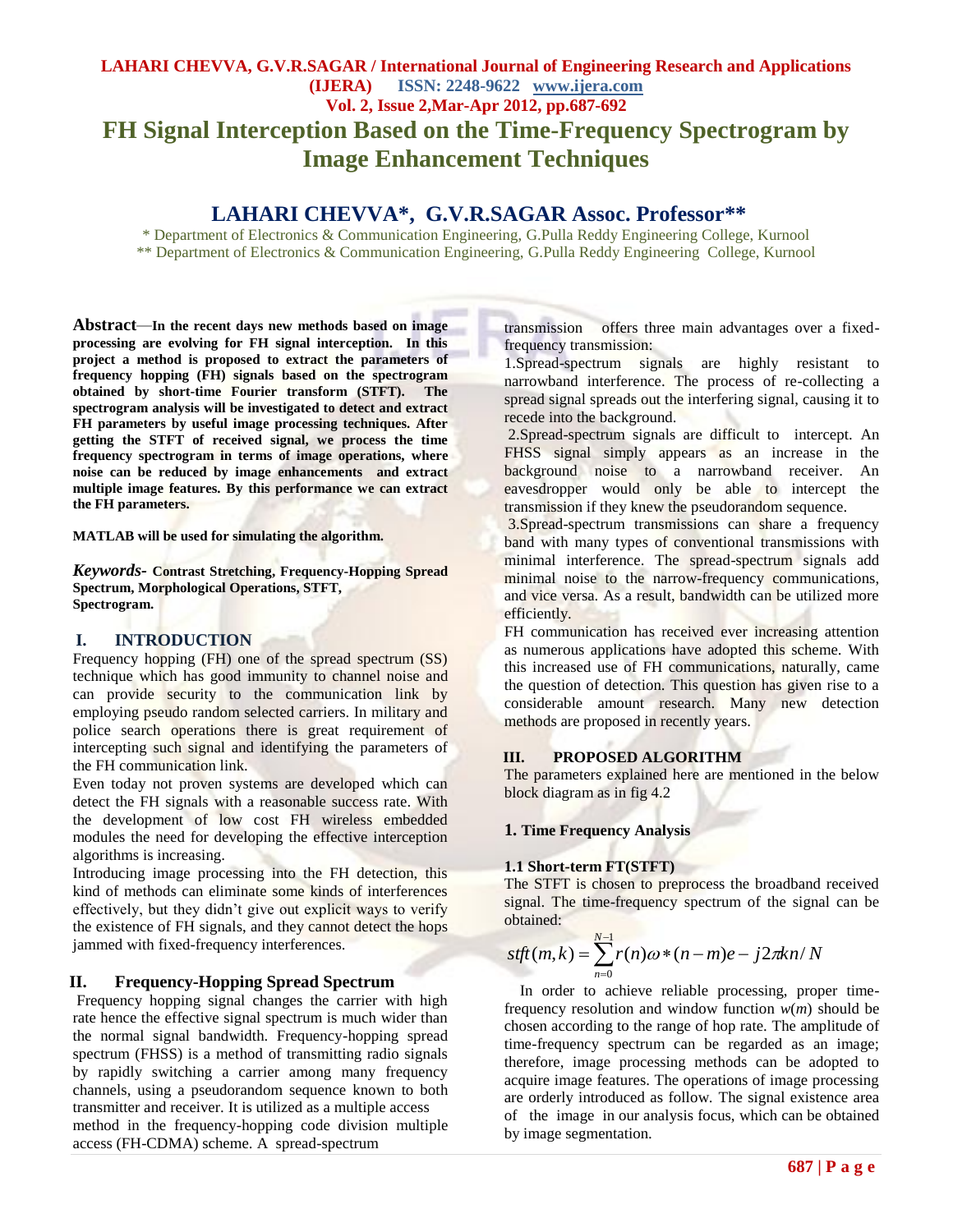$$
Sbin(mk) \!=\! \left\{\begin{array}{ll} 1, & \!\! \mid \! \! \! S t f t(mk) \! \mid^2 \! \geq \! \mu \\ 0, & \!\! \! \mid \! \! S t f t(mk) \! \mid^2 \! < \! \mu \end{array} \right. \! , \! \mu \!=\! -ln(\alpha_0) \! \lambda_{m,k}
$$

where *Sbin*(*m, k*) expresses the binary image after segmentation, *α*0 is the given false alarm probability, *λm,k*  represents the power of noise, it can be obtained by averaging the power of a certain region whose center is point (m, k).

#### **1.2 Spectrogram**

It is a time-varying spectral representation (forming an image) that shows how the spectral density of a signal varies with time. Spectrogram of a signal  $s(t)$  is the squared magnitude of the STFT of the signal .

 $Spectrogram{x(t)} = |X(T,W)|2$ 

#### **2. Image Processing**

Time-frequency spectrum is obtained from time-frequency analysis, which is regarded as an image of special contents. The noise in the image is removed by contrast stretching, and by morphological operations.

#### **2.1 Contrast Stretching**

Contrast stretching is a simple image enhancement technique that improves the contrast in an image by'stretching' the range of intensity values it contains to span a desired range of values.This involves identifying lower and upper bounds from the histogram (usually the minimum and maximum brightness values in the image) and applying a transformation to stretch this range to fill the full range. It is the basic form of contrast stretching which involves the mapping of pixel values observed (m,M) to the full dynamic range $(n,N)$ . The output value

> $\overline{\phantom{a}}$ L

*M m*

 $\overline{\phantom{0}}$  $(x, y) = (N-n) \left[ \frac{f(x, y) - m}{L} \right] + n \frac{g(x, y)}{L}$ 

*n*

 $\overline{\phantom{a}}$ 

 $g(x, y) = (N-n) \left[ \frac{f(x, y) - m}{M-m} \right] +$ output grey level.

Where

 $f(x,y)$  input grey level.

m minimum of observed data range.

M maximum of observed data range.

n minimum for available grey level scale $(n,N)$ .

N maximum for available grey level  $scale(n,N)$ 

#### **2.2 Morphological Operations**

Four basic morphological operations are used in the processing of binary images: erosion, dilation, opening, and closing.

Erosion makes the objects smaller, and can break a single object into multiple objects.

Dilation makes the objects larger, and can merge multiple objects into one.

Opening removes small islands and thin filaments of object pixels*.*

Likewise, closing removes islands and thin filaments of background pixels. These techniques are useful for

handling noisy images where some pixels have the wrong binary value. Introducing image processing into the FH detection, this kind of methods can eliminate some kinds of interferences effectively, but they didn't give out explicit ways to verify the existence of FH signals.

### **IV. BLOCK DIAGRAMS**

In the project as the input must be created (dummy input) to see the code is working and can detect the hop frequency, this work is carried out by a program called frequency hopping parameters print.







Fig: 4.2.Block diagram of frequency hopping detection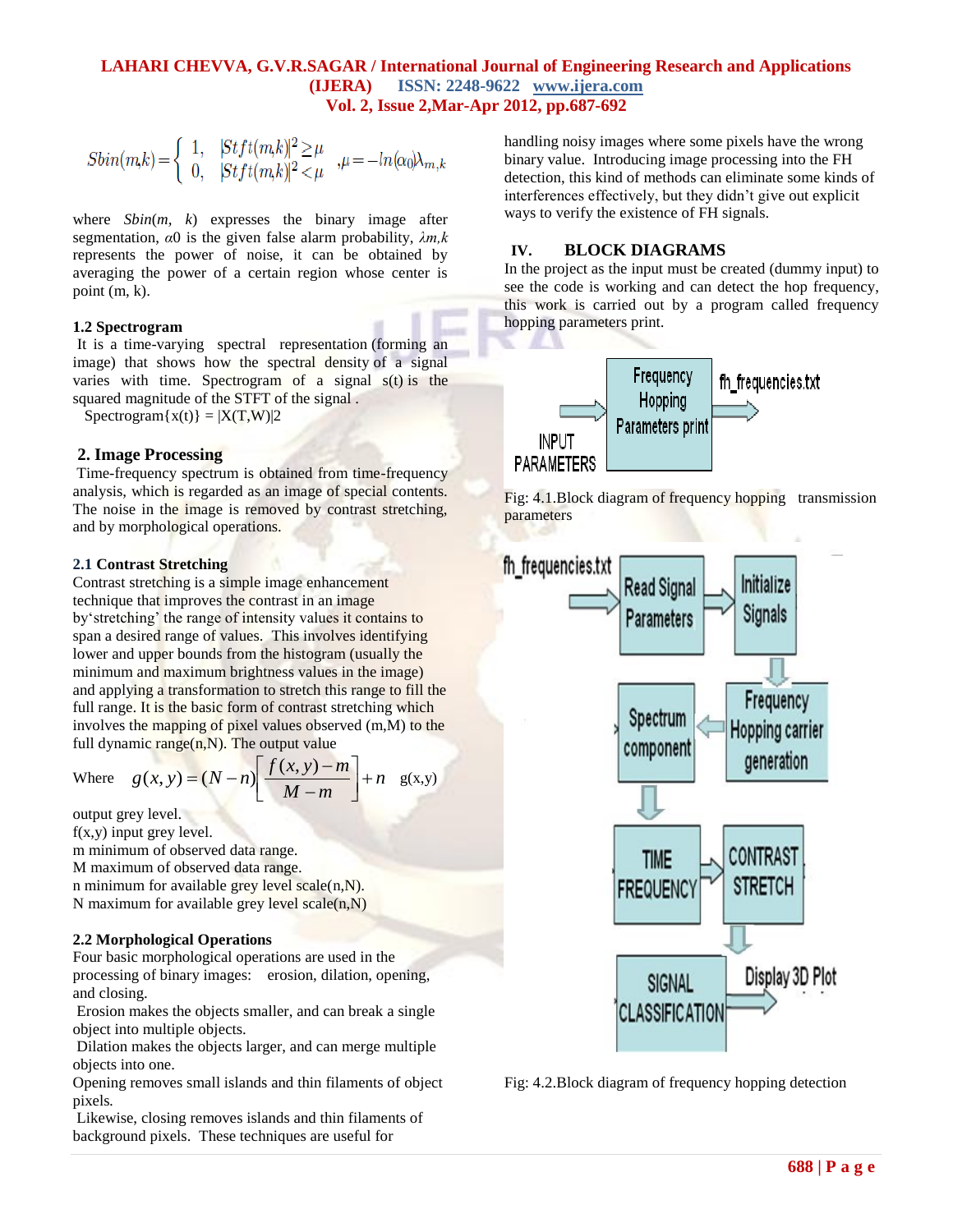# **V. SIMULATION RESULTS**

| File Edit View Insert Format Help |               |
|-----------------------------------|---------------|
| D # 5 & Q A & D & O &             |               |
| 1000                              | $\frac{1}{2}$ |
| 0.600000                          |               |
| 2000000                           |               |
| 4000000                           |               |
| 432                               |               |
| 3629447                           |               |
| 3811584                           |               |
| 2253974                           |               |
| 3826752                           |               |
| 3264718                           |               |
| 2195081                           |               |
| 2556996                           |               |
| 3093763                           |               |
| 3915014                           |               |
| 3929777                           |               |
| 2315226                           |               |
| 3941186                           |               |
| 3914334                           |               |
| 2970751                           |               |
| 3600561                           |               |
| 2283773                           |               |
| 2843523                           |               |
| 3831471                           |               |
| For Help, press F1                | NUM           |

Fig: 5.1.FH parameters print

The above fig shows the output of program will be saved in the file that contains the values of hop frequency.



Fig: 5.2. Frequency parameters are converted

The above hop frequencies will be converted into image by using the plot command then resultant image is shown below.



Fig: 5.3. Initialisation of FH signal

The above fig shows in plot upper subplot consists of 'x' axis showing time at and 'y' axis showing frequency in MHz by seeing the waveform it display at particular time what frequency is been utilized to transmit message in frequency hopping technique. In downward subplot red dots in the figure shows frequency has been hopped from one frequency to another frequency.

| <b>X</b> Figure 1 |      |              |                                  |                      |              |
|-------------------|------|--------------|----------------------------------|----------------------|--------------|
| File Edit View    |      |              | Insert Tools Desktop Window Help |                      | ъ            |
| 16 E 5 D          |      |              |                                  |                      |              |
|                   |      |              |                                  |                      |              |
|                   |      |              |                                  |                      |              |
| 35                |      |              |                                  |                      |              |
| 40                |      |              |                                  |                      |              |
| 45                |      |              |                                  |                      |              |
|                   |      |              |                                  |                      |              |
| 50                |      |              |                                  |                      |              |
| 55                |      | ï            |                                  |                      |              |
| 60                |      |              |                                  |                      |              |
|                   |      |              |                                  |                      |              |
| 65                |      |              |                                  |                      |              |
| 70                |      |              |                                  |                      |              |
| 75                |      |              |                                  |                      |              |
|                   |      |              |                                  |                      |              |
| 80                |      |              |                                  |                      |              |
| 2100              | 2200 | 2300<br>2400 | 2600<br>2500                     | 2700<br>2800<br>2900 | 3000<br>3100 |
|                   |      |              |                                  |                      |              |

Fig: 5.4.Image of frequency vs time

The above fig shows the zoomed image of fig:5.3. downward plot with red dots as noise .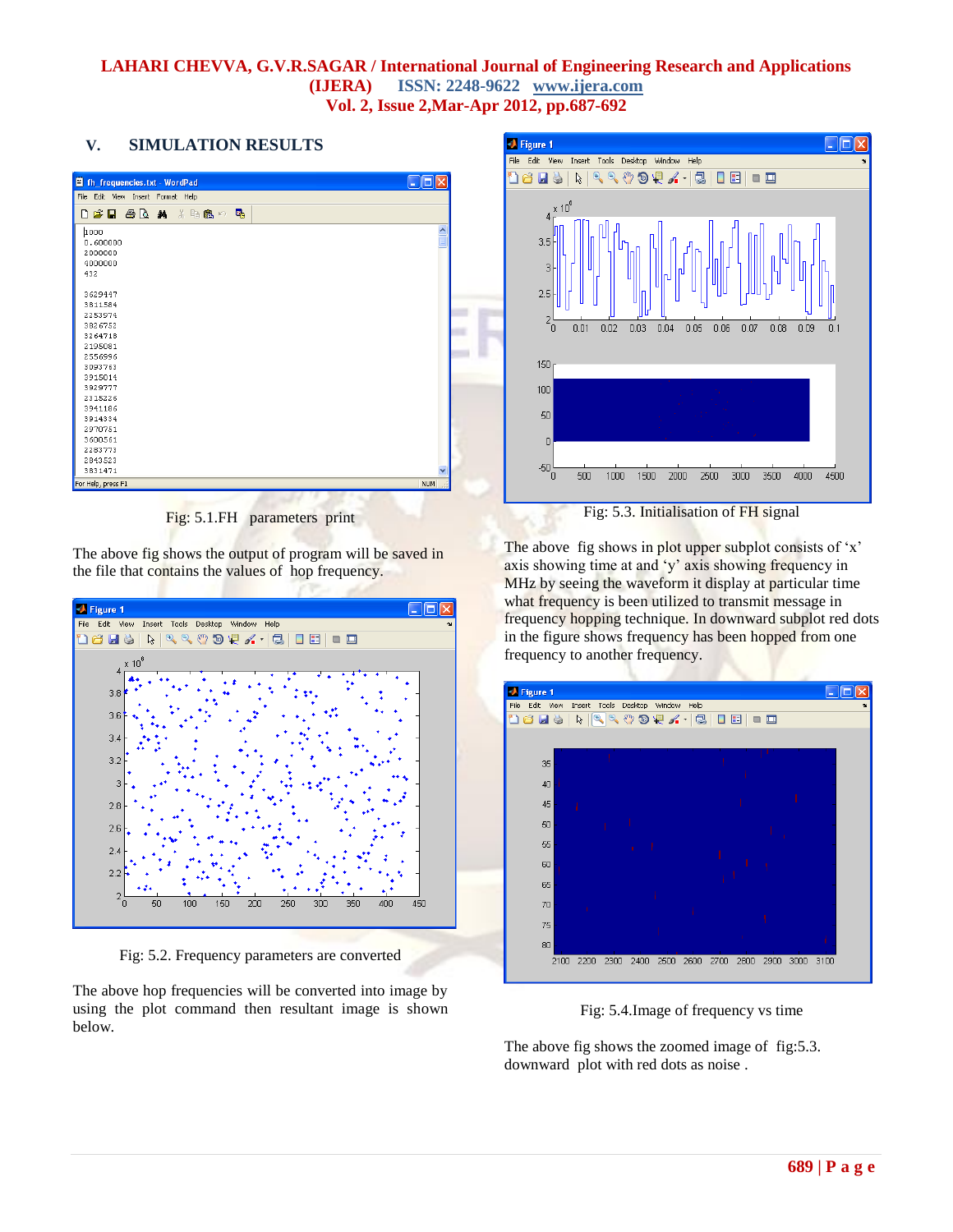

Fig: 5.5.Output of waterfall wave form

The above fig shows the water fall waveform of STFT output of the image signals processed



Fig: 5.6.Image converted to grayscale

The above fig represents that the process zoomed image of fig:5.4.with morphological image processing, it is converted to gray scale image in this 'x' axis as frequency and 'y' is represented with time.



Fig: 5.7. Output image after contrast stretching

The above fig represents that by using contrast stretching of image, noise is eliminated from the image



Fig: 5.8. Frequency hoped signal

The above fig represents the frequency hoping signal in blue color wherever same frequency is reputed then amplitude will be doubled i.e. same frequency is hoped.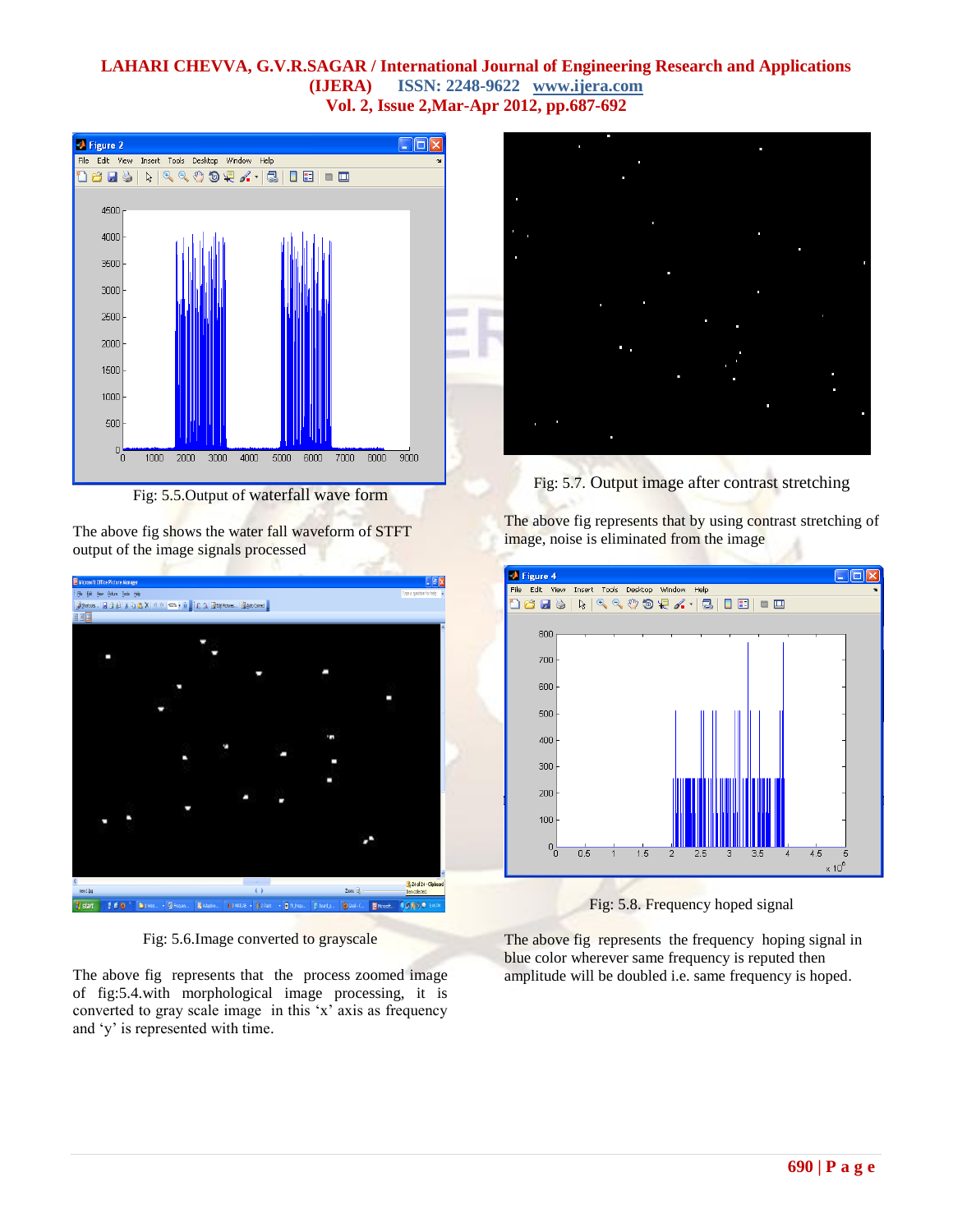



|                                                                          | <b>Deployment Tool</b>    |                                                                        |  |  |  | <b>Command Window</b> |  |  | $\overline{A}$ $\overline{B}$ $\overline{B}$ $\overline{B}$ |   | Work                 |
|--------------------------------------------------------------------------|---------------------------|------------------------------------------------------------------------|--|--|--|-----------------------|--|--|-------------------------------------------------------------|---|----------------------|
| (1) New to MATLAB? Watch this Video, see Demos, or read Getting Started. |                           |                                                                        |  |  |  |                       |  |  |                                                             | X | ۹ē                   |
|                                                                          |                           |                                                                        |  |  |  |                       |  |  |                                                             |   | Name                 |
|                                                                          | Final results             |                                                                        |  |  |  |                       |  |  |                                                             |   | ⊞ஈ.                  |
|                                                                          | Number of hop frequencies |                                                                        |  |  |  |                       |  |  |                                                             |   | $\mathbb H$ ans      |
|                                                                          | 78                        |                                                                        |  |  |  |                       |  |  |                                                             |   | $\mathsf{H}$ blo     |
|                                                                          |                           |                                                                        |  |  |  |                       |  |  |                                                             |   | $\mathbb{H}$ blo     |
|                                                                          | Hop rate                  |                                                                        |  |  |  |                       |  |  |                                                             |   | $\mathbb H$ end      |
|                                                                          | 780                       |                                                                        |  |  |  |                       |  |  |                                                             |   | Hero                 |
|                                                                          | Hop frequncies            |                                                                        |  |  |  |                       |  |  |                                                             |   | Ūf.                  |
|                                                                          | 1.0e+006 *                |                                                                        |  |  |  |                       |  |  |                                                             |   | Đ<br>H               |
|                                                                          |                           |                                                                        |  |  |  |                       |  |  |                                                             |   | ⊞A.                  |
|                                                                          |                           | Columns 1 through 9                                                    |  |  |  |                       |  |  |                                                             |   | ⊞A.                  |
|                                                                          |                           |                                                                        |  |  |  |                       |  |  |                                                             |   | ⊞Ѧ                   |
|                                                                          |                           | 2.0251  2.0654  2.0728  2.0947  2.1094  2.1533  2.1973  2.2400  2.2571 |  |  |  |                       |  |  |                                                             |   | $\overline{\langle}$ |
|                                                                          |                           |                                                                        |  |  |  |                       |  |  |                                                             |   | Comr                 |
|                                                                          |                           | Columns 10 through 18                                                  |  |  |  |                       |  |  |                                                             |   |                      |
|                                                                          |                           |                                                                        |  |  |  |                       |  |  |                                                             |   |                      |
|                                                                          |                           | 2.2620 2.2803 2.2852 2.3010 2.3169 2.3267 2.3438 2.3767 2.3962         |  |  |  |                       |  |  |                                                             |   | Ė₹.                  |
|                                                                          |                           |                                                                        |  |  |  |                       |  |  |                                                             |   |                      |
|                                                                          |                           | Columns 19 through 27                                                  |  |  |  |                       |  |  |                                                             |   |                      |
|                                                                          |                           |                                                                        |  |  |  |                       |  |  |                                                             |   |                      |
|                                                                          |                           | 2,4500 2,4890 2,5061 2,5134 2,5183 2,5598 2,5732 2,6367 2,6819         |  |  |  |                       |  |  |                                                             |   |                      |
|                                                                          |                           |                                                                        |  |  |  |                       |  |  |                                                             |   |                      |
|                                                                          | Columns 28 through 36     |                                                                        |  |  |  |                       |  |  |                                                             |   |                      |
|                                                                          |                           |                                                                        |  |  |  |                       |  |  |                                                             |   | ₿ķ                   |
|                                                                          |                           | 2.7063 2.7649 2.7869 2.8467 2.8796 2.8931 2.9419 2.9492                |  |  |  |                       |  |  | 2.9724                                                      |   |                      |
|                                                                          |                           |                                                                        |  |  |  |                       |  |  |                                                             |   |                      |

#### Fig: 5.10.Output of final result

| Columns 19 through 27 |  |                                                                        |  |  |        | Name A                                               |
|-----------------------|--|------------------------------------------------------------------------|--|--|--------|------------------------------------------------------|
|                       |  |                                                                        |  |  |        | $H$ FF signal                                        |
|                       |  | 2,4500  2,4890  2,5061  2,5134  2,5183  2,5598  2,5732  2,6367         |  |  | 2.6819 | Hans<br>block number                                 |
| Columns 28 through 36 |  |                                                                        |  |  |        | $\overline{\mathbf{H}}$ block size                   |
|                       |  |                                                                        |  |  |        | $\overline{\mathbf{H}}$ and time                     |
|                       |  | 2,7063  2,7649  2,7869  2,8467  2,8796  2,8931  2,9419  2,9492         |  |  | 2.9724 | erosed inage                                         |
|                       |  |                                                                        |  |  |        | H<br>$\overline{\mathbf{H}}$ f index                 |
| Columns 37 through 45 |  |                                                                        |  |  |        | $\mathbb H$ fdk                                      |
|                       |  | 2.9822  2.9993  3.0151  3.0640  3.0969  3.1018  3.1409  3.1738  3.2336 |  |  |        | <b>H</b> ft_signal                                   |
|                       |  |                                                                        |  |  |        | H fft threshold<br><b>H</b> <sup>f</sup> h hand high |
| Columns 46 through 54 |  |                                                                        |  |  |        | $\sqrt{2}$                                           |
|                       |  |                                                                        |  |  |        | Command His                                          |
|                       |  | 3.2666 3.2959 3.3142 3.3618 3.3923 3.3997 3.4143 3.4229 3.4875         |  |  |        | $-$ Num $=$                                          |
| Columns 55 through 63 |  |                                                                        |  |  |        | -plot ()                                             |
|                       |  |                                                                        |  |  |        | $0.1 - 9/6/$                                         |
|                       |  | 3,5059 3,5107 3,5168 3,5339 3,5596 3,5828 3,5864 3,6023                |  |  | 3.6304 | $-rand(1)$                                           |
|                       |  |                                                                        |  |  |        | $-$ rand                                             |
| Columns 64 through 72 |  |                                                                        |  |  |        | $-$ Num=ra                                           |
|                       |  | 3,6499 3,6633 3,6841 3,7000 3,7842 3,8147 3,8281 3,8330                |  |  | 3.8367 | $-$ Num                                              |
|                       |  |                                                                        |  |  |        | $-3 - 4/14$                                          |
| Columns 73 through 78 |  |                                                                        |  |  |        | 84-- 9/15                                            |
|                       |  |                                                                        |  |  |        | no of<br>-start                                      |
|                       |  | 3,8599 3,8696 3,9038 3,9221 3,9319 3,9453                              |  |  |        | ⊢start                                               |
| ķ»                    |  |                                                                        |  |  |        |                                                      |
|                       |  |                                                                        |  |  |        |                                                      |

Fig: 5.11. Continuation of final result

The above figs: 5.10, 5.11 represents the results of parameters i.e.no of the hoping frequencies, hop rate.

# **VI. CONCLUSION**

In this paper a technique for detecting unknown FH signals in complicated environment was described. The proposed method can be processed in real-time FH signals at high wide-band sampling rate. Algorithm implementation and simulation results will show that, this detection algorithm is feasible to implement in hardware and efficient. It is low complex algorithm compared to Wavelet transform based techniques. In military and police search operations there is a great requirement.

#### **REFERENCES**

- [1] Mei Wenhua, Wang Shubo,Qiu Yonghong and Du Xingmin, Frequency Hopping Communications*,*  National Defence Industry Press,China,2005.
- [2] R.C. Gonzalez, and R.E.Woods, Digital Image Processing  $(2<sup>nd</sup>$  edition).
- [3] Cui Yi, Image Processing and Analysis-Mathematical Morphological Methods and Applications*,* Science Press, China,2000.
- [4] MATLAB 7 Desktop Tools and Development Environment, The MathWorks, Inc., 2004.
- [5] Wang Zhong, Zhou Li. Simulation and analysis of the frequency hopping signal by